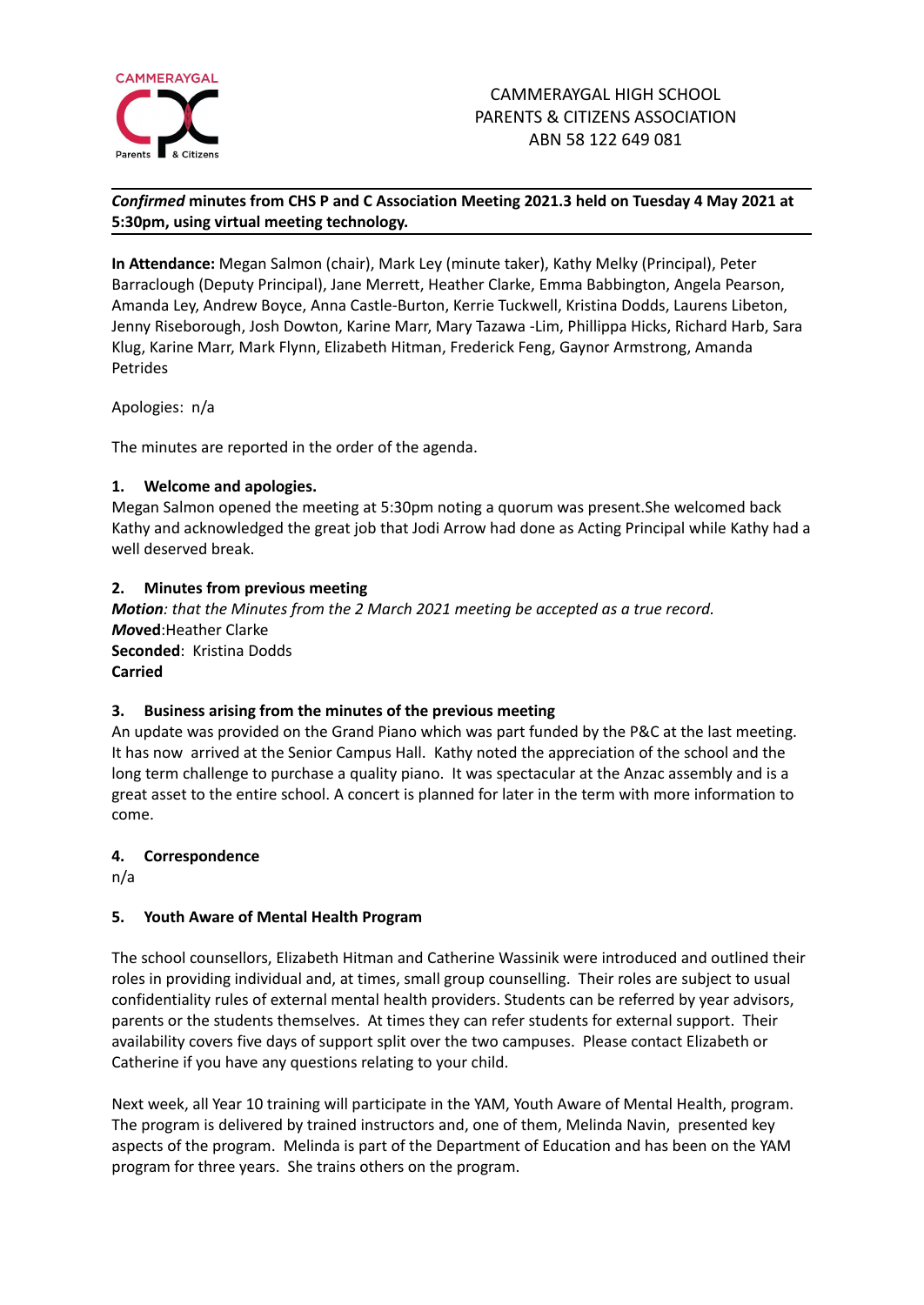

# CAMMERAYGAL HIGH SCHOOL PARENTS & CITIZENS ASSOCIATION ABN 58 122 649 081

One in seven Australian students has had a mental health issue in the past twelve month. The most comprehensive study of the mental health of young people show that suicide is the leading cause of death for young people. One in thirteen had thought about suicide in hte past twelve months, one in twenty had a plan and one in forty reported an attempt. Females are more likely to contemplate suicide with males more likely to die from suicide.

Mental Health is reported as the most important issue for young people. They are concerned about themselves and their friends. The BlackDog Institute has developed an evidence based program called LifeSpan involving nine strategies. YAM is part of one of the strategies focusing on help-seeking and resilience aimed at 14 to 16 year olds. It is being implemented at a year 10 level.

The program is delivered with five sessions over two weeks. There is a focus on how to have conversations about mental health and showing concerns for others. It has been shown to reduce depression, anxiety and suicide attempts. Further information can be found at <https://www.blackdoginstitute.org.au/research-centres/lifespan-trials/>

Questions after the presentation covered how students can talk to counsellors about concerns for their friends, how they can start conversations with their friends and the dramatic language of young people that can trivialise this topic..

#### **Reports**

#### **5.1 Principal's Report**

Ms Melky reiterated the importance of the Wellbeing programs, Tomorrow Man/Tomorrow Woman etc. and noted the appreciation to the P&C for supporting these initiatives. Unfortunately there has been a number of suicides in the local region and the school is doing everything it can to proactively support students.

Great to be back after a fantastic break. Big 'Thank You' to Jodi who did an amazing job in looking after the school as well as Peter and others that stepped up. Current focus is on HSC analysis to understand and gain insights to improve and value add future performance. Also the School Improvement Program which outlines the three strategic directions of the school to improve performance in the coming years. The Annual Report also provides a snapshot of the school in 2020, which is obviously dominated by COVID but also has good analysis of activity. Both are now available on the CHS website.

Kathy also again thanked the P&C for piano funding and noted the planning for an event to showcase it later in the year. The school is escalating the process of implementation of the shade sails. Separately, the DoE is funding a COLA on a green area at Pacific Highway. This will provide permanent protection against sun and rain which is planned for this year.

Kathy noted that the school has collected \$45k from parent contributions on behalf of the P&C this year. She welcomed and congratulated Megan Salmon and new P&C president and is looking forward to the welcome drinks.

The topic of consent has attracted a lot of attention. In school, consent is covered in the curriculum in PDHPE on relationships and respect. Year 9 lessons on consent split up the genders to facilitate a better discussion. Feedback was positive with lots of respect. Year 10 in PDHPE touches on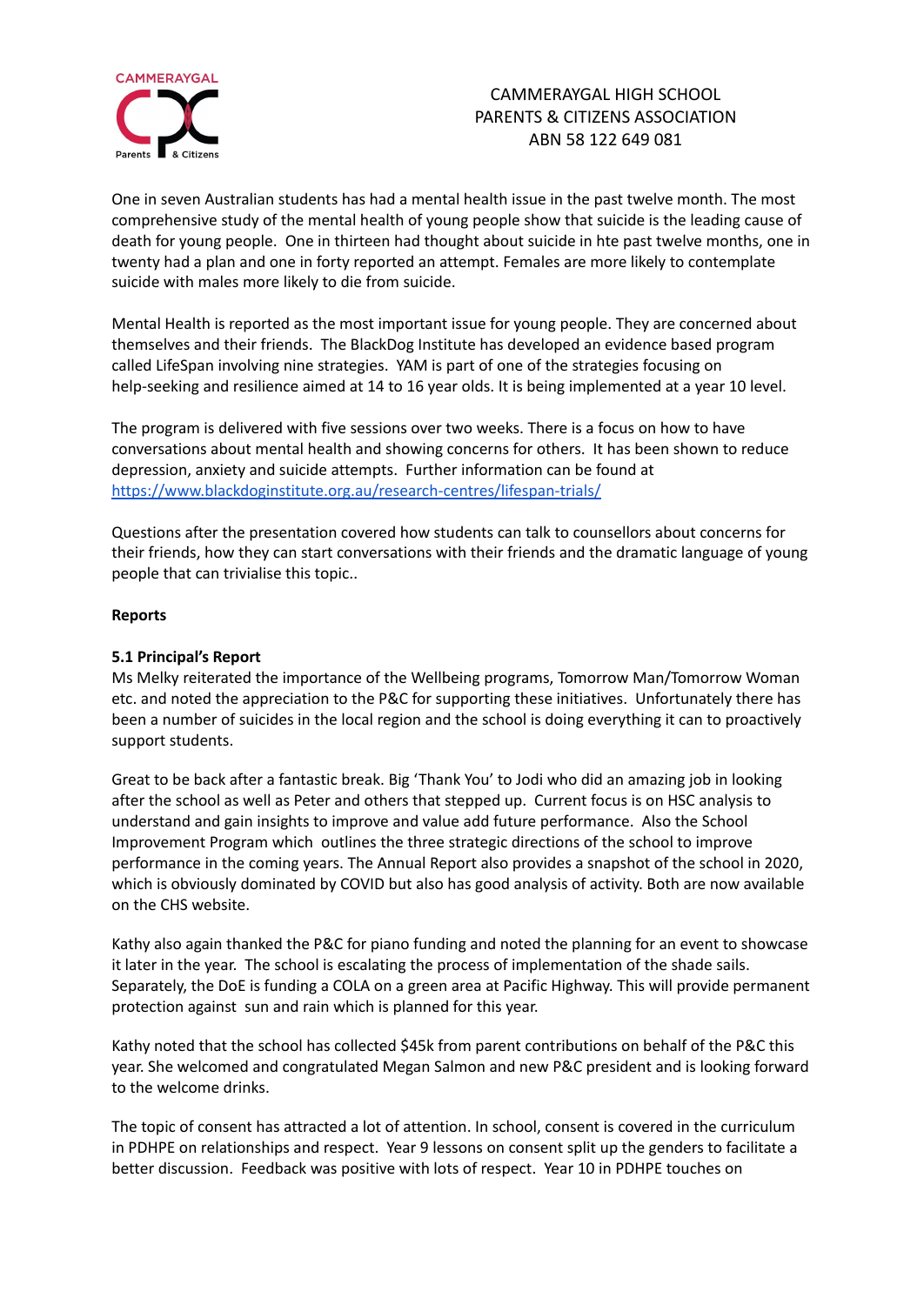

# CAMMERAYGAL HIGH SCHOOL PARENTS & CITIZENS ASSOCIATION ABN 58 122 649 081

relationships and sexuality with a very sensitive approach. It is also covered in the LifeReady program, This is DoE mandatory course, 25 hours, involving a year 11 camp.

Questions covered consent information being in the newsletters and upcoming school camps.

#### **5.2 President's report**

Thank you to Mary and the team for all the efforts in managing the uniform sale. Other thanks to Karine for all the information on Wellbeing issues and the social team, Heather, Richard and Jane, in planning the Welcome Night on 20 May at West St campus.

## **5.3 Treasurer's report**

The Treasurer's report as at 27 April 2021 was circulated prior to the meeting, Angela talked to the report noting the funds collected by the school. There is now around \$170k in surplus with plenty of money to spend.

## 5**.4 Subcommittee Reports**

#### **Uniform Subcommittee**

Mary noted the success of the uniform sale. The meeting thanked Mary and all involved. It was noted that lost property should be collected by kids. Need more stock for the next sale which will be advertised through the newsletter.

#### **Sports Subcommittee**

Anna introduced and welcomed the new sports administrator Hettie Jamison. This year there are 18 basketball teams, 10 netball teams and will conduct the sports fitness again. New basketball uniforms have been arranged and organised for casual employment through coaching and umpiring. Kathy stressed the importance of Working With Children checks.

#### **Social subcommittee**

Richard updated on the 20 May welcome back drinks. Try booking is being used and they are looking for volunteers. There will be two tours of the school, 72 registered in less than a day. Kathy to advise if we can go higher than the current 150 person limit.

#### **Communications Committee**

Jane noted the massive effort that Susan has made to improve the communication on Facebook and Website across the different year groups.

#### **Environment Committee**

Kristina noted the Air quality monitors which will be discussed in the general business. Also discussed the Parliamentary Inquiry into the Western Harbour Tunnel/Northern Beaches Link which is looking for submissions. It has different terms of reference to EIS and notes the changed traffic in a post-COVID environment. A submission is planned on behalf of the P&C and working with other local schools. Also planning a school working bee in Term 3.

#### **Wellbeing Subcommittee**

Karine discussed the key wellbeing information that she is looking to communicate online. Very keen for other parents to share their experiences and concerns. Looking to get programs that have worked well in previous years.